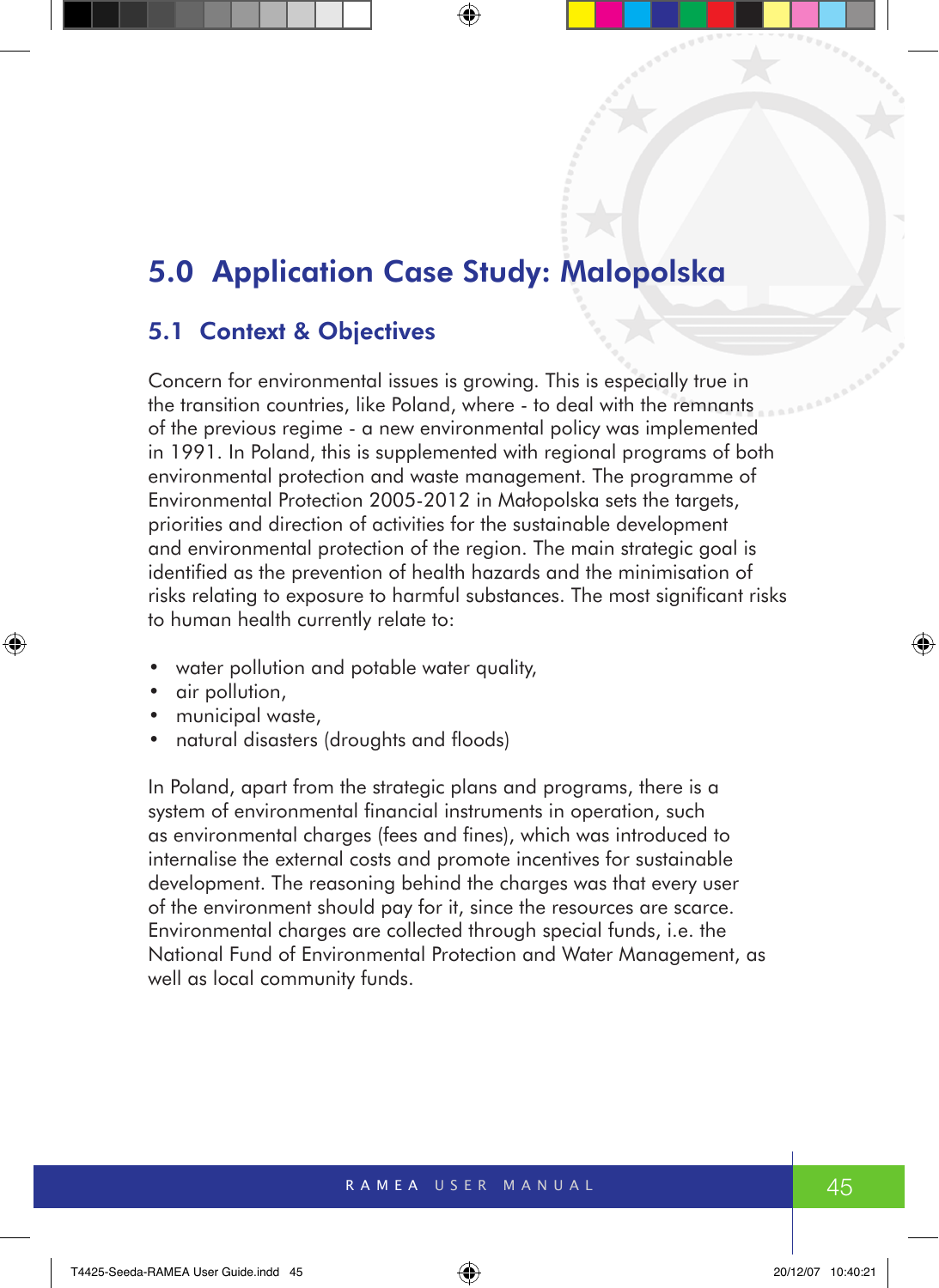The system of environmental charges applies not only for pollutants released, but also to the storage of waste. The charges cover an extensive number of items:

- gases and particulates released to the air,
- waste waters released to soil and water,
- cooling waters,
- waste to landfill,
- underground and surface water abstraction,
- run-off from the contaminated areas.

| (Annual average exchange rate 1 EUR = 4.3978 PLN). |             |                     |                      |  |
|----------------------------------------------------|-------------|---------------------|----------------------|--|
| <b>Substance</b>                                   | <b>Unit</b> | Fee /Unit<br>in PLN | Fee / Unit<br>in EUR |  |
| Sulphur dioxide (to air)                           | kg          | 0.41                | 0.09                 |  |
| Cadmium (to air)                                   | kg          | 144.34              | 32.82                |  |
| Benzene (to air)                                   | kg          | 6.60                | 1.50                 |  |
| Carbon dioxide                                     | Mg          | 0.22                | 0.05                 |  |
| Benzene (to water)                                 | kg          | 91.44               | 20.79                |  |
| Waste from metal ore mining                        |             | 14.87               | 3.38                 |  |
| Waste from copper, zinc and lead mining (tailings) |             | 9.59                | 2.18                 |  |

Flotation waste containing dangerous substances  $\begin{vmatrix} 1 & 43.86 \end{vmatrix}$  43.86 9.97

# Table 1 Example of Environmental Charges Rates in 2005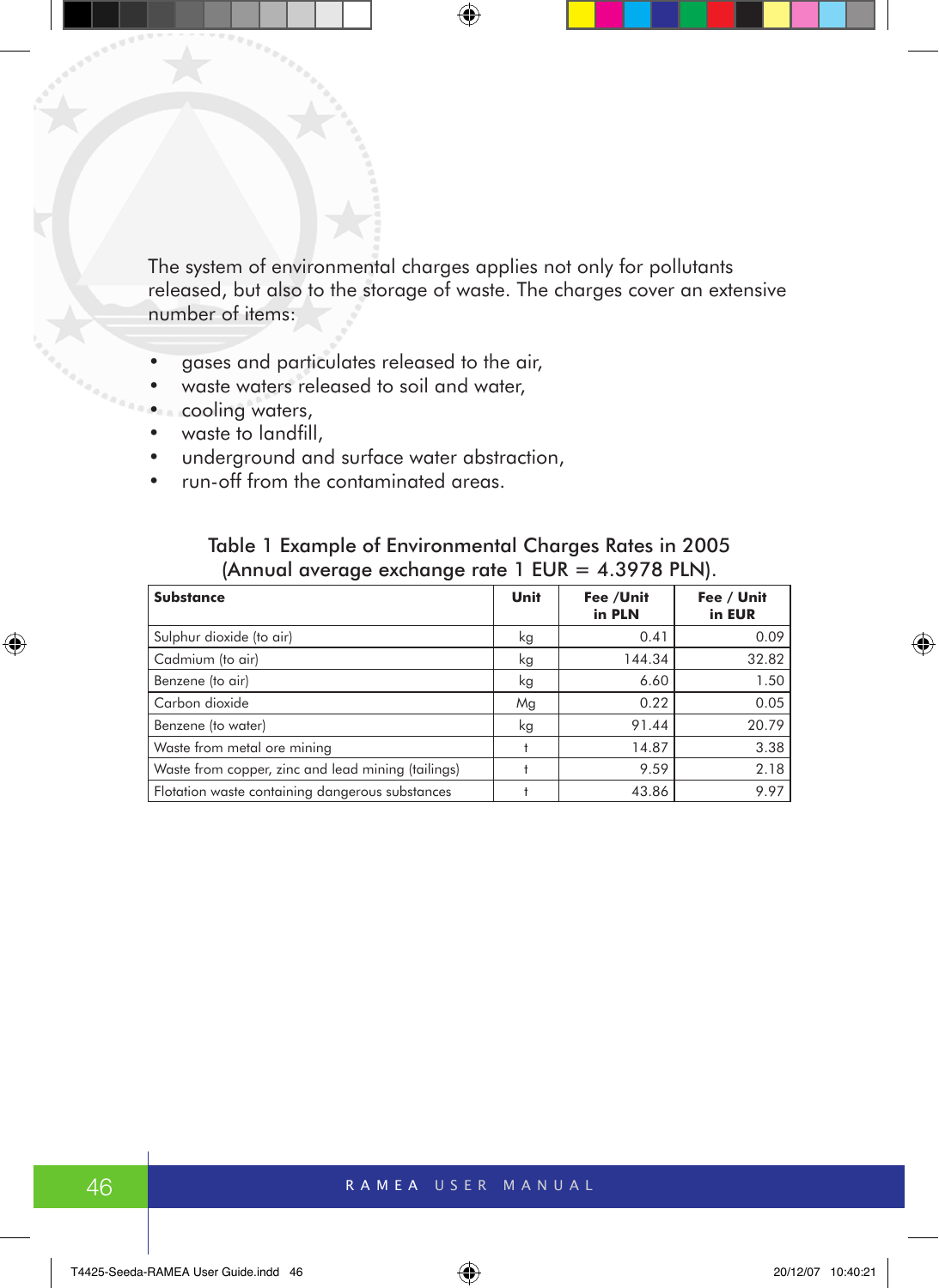The system in Poland is unique in Europe in terms of the number of substances that are subject to charges. In terms of air emissions, 62 elements and compounds are covered by the regulations. The Statement from the Ministry of the Environment (updated annually) sets the level of charges pertaining to the emissions to the air grouped in 5 tables:

- Table A Unit fees for gases and particulates emitted to the air.
- Table B Unit fees for gases emitted to the air during the handling of gasoline. These are the fees paid per tone of handled gasoline, where handling means filling and emptying the containers, cisterns, etc.
- Table C Unit fees for gases or particulates emitted to air from boilers with a capacity of up to 5MW fuelled by coal, coke, wood, oil, or gas, which do not require either IPPC or air emission permits. The fees are per unit of fuel burned in tonnes or cubic metres.
- Table D Unit fees for gases and particulates emitted to the air from the combustion of fuels in combustion engines. The fees are per unit of burned fuel in tonnes.
- Table E Unit fees for gases and particulates emitted to the air from poultry breeding. The fees are per 100 stands.

This system has worked well in a country in transition to increase efforts in environmental protection. Moreover, because of the significant impact of environmental charges on competitiveness, the level of any charges for any pollutant should be uniform within the EU. Experience in Poland would indicate that the introduction of the appropriate level of charges can promote environmental and economic efficiency, but it is an extremely complex and difficult task.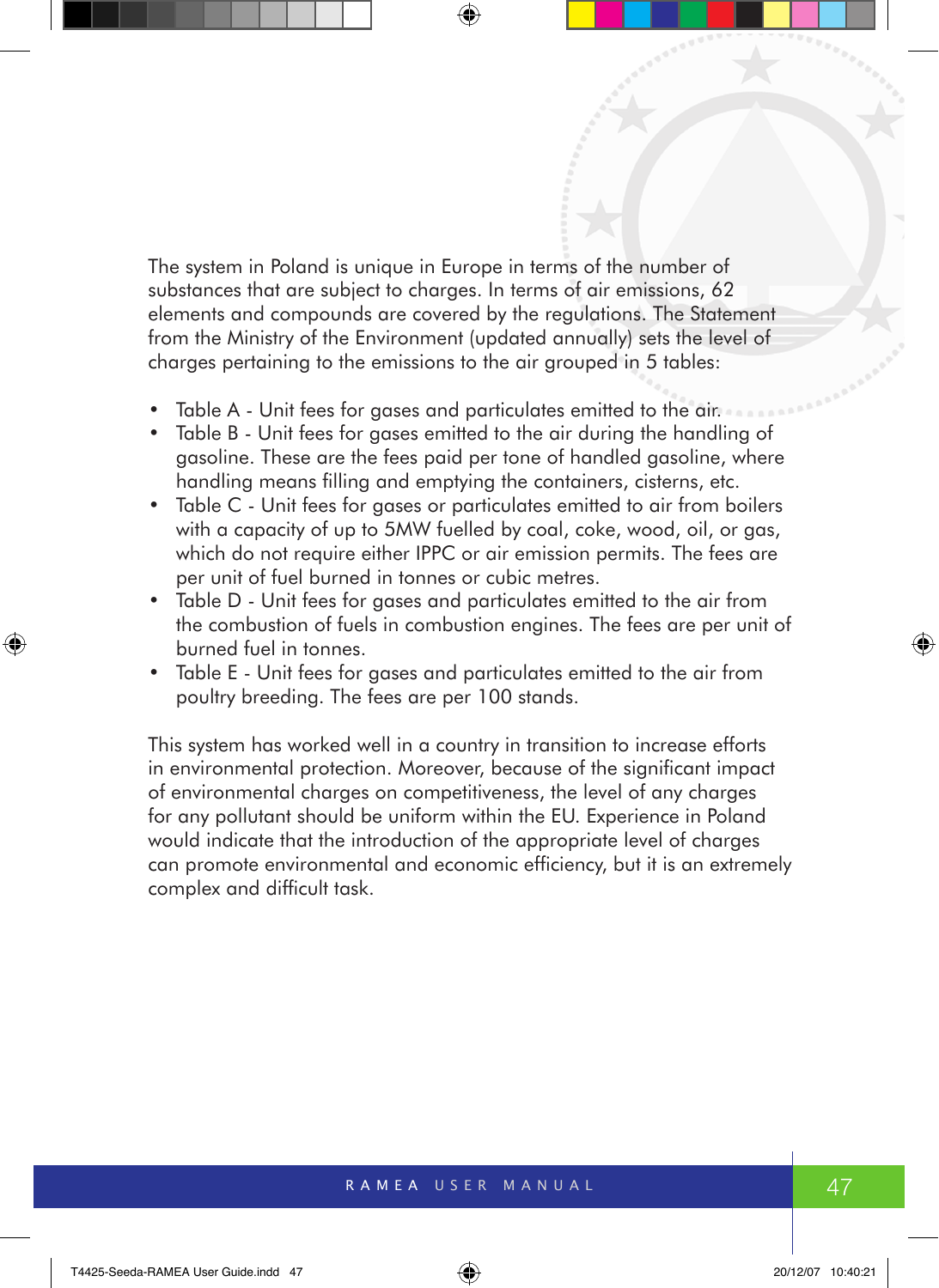The objective of developing the RAMEA for Małopolska was to establish the link between the environment and the economy and to identify the most burdensome economic activities in the region. The RAMEA for Małopolska was prepared in accordance with the guidelines of Eurostat (2004). In particular the tables provided in the guidance were used. The Polish data used came from different publications from the National Office of Statistics (GUS), the Regional Data Bank and various publications from National Emissions Centre. The objective of the case study was to determine the sectoral structure of the entities required to pay for the use of the environment in order to improve emissions control system and fees collection.

## 5.2 Application to the Activities of the Marshal Office

#### 5.2.1 Application of RAMEA

This case study covers the application of RAMEA to the Marshal Office activities relating to environmental protection, one of the many potential applications. These activities include not only the development and implementation of the environmental protection programmes but also collection of the environmental fees. RAMEA was used to indicate which sectors should receive the most attention from the Marshal Office, regarding emission monitoring, and the most appropriate target areas for a concentration of investments. Poland has the opportunity to use European Structural Funds for technology/infrastructure development and by using RAMEA it is possible to define sectors which should have priority for investment. A questionnaire survey was carried out on the Marshal Office to ascertain areas where RAMEA can be used and where it could be enhanced.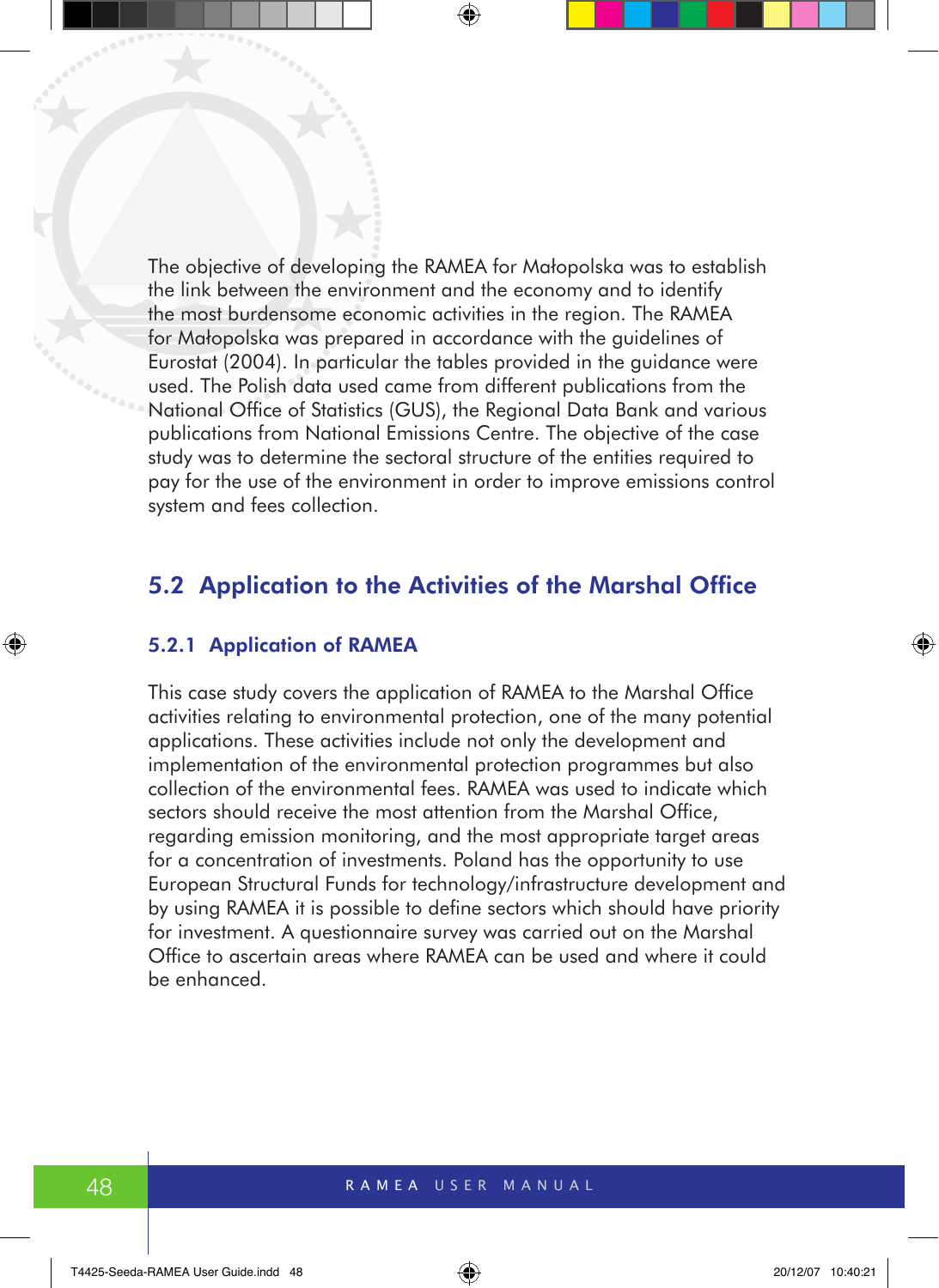#### 5.2.2 Findings/Output

RAMEA for Małopolska was prepared for the year 2003, an extract of which is shown in Table 2 opposite.

The output data, gross value added and intermediate consumption by sectors is regional data from Office of Statistics. The allocation of output of sector D is estimated on the basis of distribution of production sold in industries in Poland, as more detailed information on production is not collected.

The employment data is the average employment in the sectors, with the data on full-time jobs coming from the regional database of the Office of Statistics (available online). For the sector D the full-time jobs are estimated on the basis of average employment in the medium sized enterprises. Output within the manufacturing sector is allocated on the basis of the production sold.

The air emissions data are restricted to plants generating significant emissions as only these are monitored by sector and region. However they represent almost 70% of total CO<sub>2</sub> emissions recorded for Poland and 6.39% for Małopolska, which is slightly lower than region's share of the production sold for the sectors (C, D and E) at 6.41%.

The Małopolska's share of the output is equal to 7.11%, with GVA 7.30%. The biggest contributor to both output and  $CO<sub>2</sub>$  emissions is the manufacturing sector (29.46% of output, 25.51% of labour input and 27.07% of the emissions) and within this sector the biggest share of CO<sub>2</sub> emissions is attributed to manufacture of basic metals, although it represents only 5.51% of the total production sold by this sector.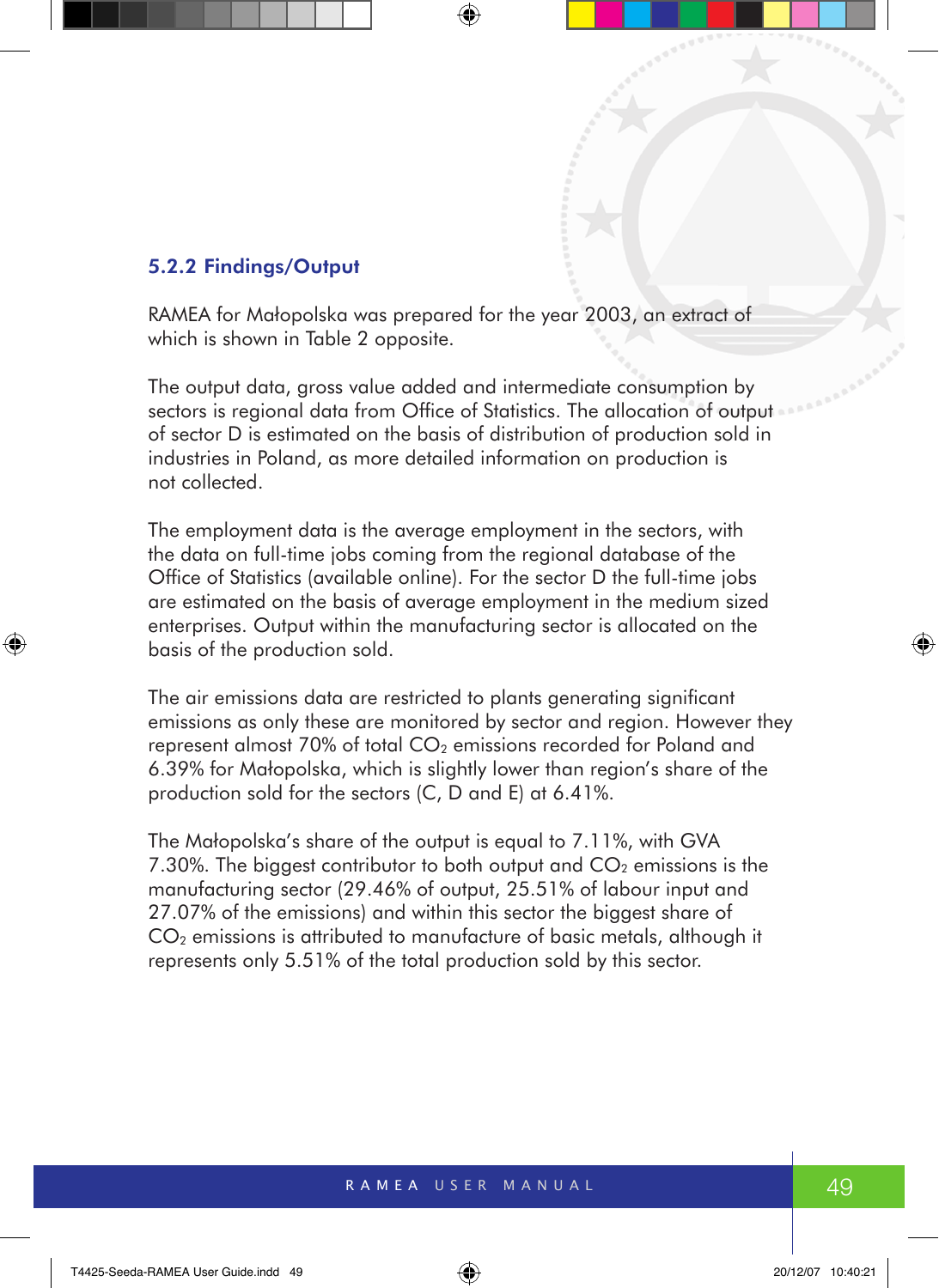Table 2. Extract from the RAMEA for Małopolska (PL) (2003) Contribution of Production to Output, Gross Value Added, Employment and CO<sub>2</sub> Emissions

|          | 2003                         |                                             | Ouwtput<br>Małopolska<br>% | <b>Production</b><br>sold<br>Małopolska<br>$\%$ | <b>Labour input</b><br>Małopolska<br>$\%$ | <b>GVA</b><br>Małopolska<br>$\%$ | CO <sub>2</sub><br>emissions<br>Małopolska<br>% |
|----------|------------------------------|---------------------------------------------|----------------------------|-------------------------------------------------|-------------------------------------------|----------------------------------|-------------------------------------------------|
| agganana | Total economic<br>activities |                                             | 100                        | 100                                             | 100                                       | 100                              | 100                                             |
|          | $A + B$                      | Agriculture<br>hunting<br>forestry fishing  | 3.50                       |                                                 | 0.68                                      | 2.84                             |                                                 |
|          | C                            | Mining and<br>quarrying                     | 0.89                       | 1.11                                            | 0.48                                      | 1.05                             | 0.29                                            |
|          | D                            | Manufacturing                               | 29.46                      | 90.09                                           | 25.51                                     | 18.03                            | 27.08                                           |
|          | <b>DA</b>                    | Food,<br>beverages and<br>tobacco           |                            | 15.37                                           | 5.21                                      |                                  | 0.45                                            |
|          | $DB+$<br><b>DC</b>           | Textile and<br>leather<br>products          |                            | 3.30                                            | 2.69                                      |                                  | 0.05                                            |
|          | DE                           | 21 Paper and<br>paper products              |                            | 1.23                                            | 0.28                                      |                                  | 0.08                                            |
|          |                              | 22 Publishing<br>and printing               |                            | 4.34                                            | 0.87                                      |                                  |                                                 |
|          | DF                           | Coke, refined<br>petroleum,<br>nuclear fuel |                            | 3.42                                            | 0.17                                      |                                  | 0.34                                            |
|          | <b>DG</b>                    | Chemical<br>products                        |                            | 8.79                                            | 1.60                                      |                                  | 7.88                                            |
|          | DH                           | Rubber<br>and plastic<br>products           |                            | 4.31                                            | 1.19                                      |                                  |                                                 |
|          |                              | 27<br>Manufacture of<br>basic metals        |                            | 5.51                                            | 0.96                                      |                                  | 15.45                                           |
|          | <b>DJ</b>                    | 28<br>Manufacture<br>of metal<br>products   |                            | 8.08                                            | 2.49                                      |                                  |                                                 |
|          | <b>DK</b>                    | Machinery and<br>equipment                  |                            | 3.96                                            | 2.13                                      |                                  | 0.40                                            |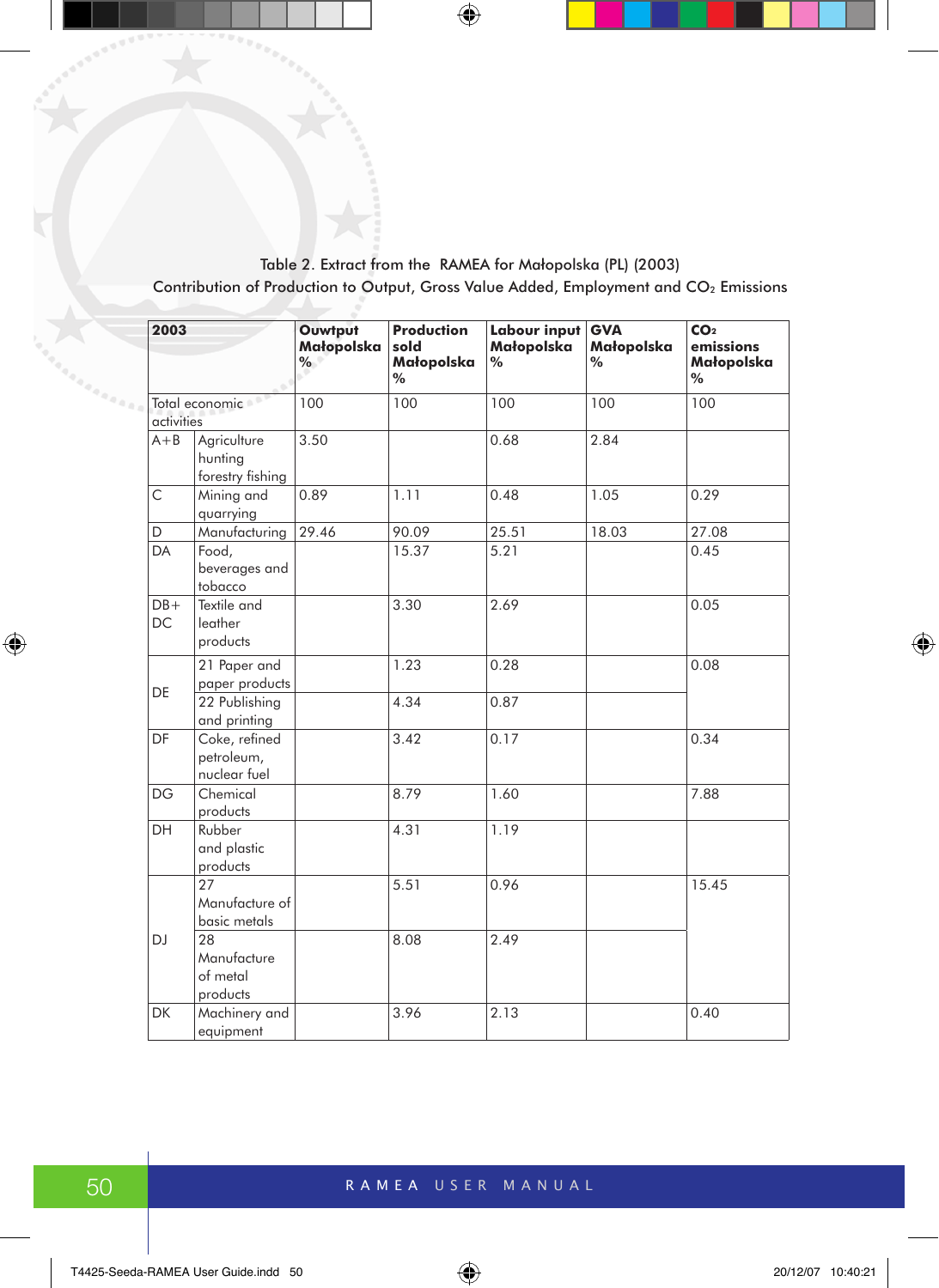Table 2 Cont'd. Extract from the RAMEA for Małopolska (PL) (2003) Contribution of Production to Output, Gross Value Added, Employment and CO<sub>2</sub> Emissions

| 2003           |                                                                        | Output<br>Małopolska<br>% | <b>Production</b><br>sold<br>Małopolska<br>% | Labour input<br>Małopolska<br>$\%$ | <b>GVA</b><br>Małopolska<br>% | CO <sub>2</sub><br>emissions<br>Małopolska<br>% |
|----------------|------------------------------------------------------------------------|---------------------------|----------------------------------------------|------------------------------------|-------------------------------|-------------------------------------------------|
| Total economic |                                                                        | 100                       | 100                                          | 100                                | 100                           | 100 <sub>°</sub>                                |
| activities     |                                                                        |                           |                                              |                                    |                               |                                                 |
| <b>DL</b>      | Electrical<br>and optical<br>equipment                                 |                           | 14.21                                        | 2.90                               |                               | 0.09                                            |
| <b>DM</b>      | Manufacture<br>of transport<br>equipment                               |                           | 3.89                                         | 1.23                               |                               | 0.31                                            |
| <b>DN</b>      | Manufacturing<br>n.e.c.                                                |                           | 2.36                                         | 1.03                               |                               |                                                 |
| E              | Electricity, gas<br>and water<br>supply                                | 2.95                      | 8.79                                         | 2.86                               | 2.77                          | 64.15                                           |
| F              | Construction                                                           | 7.87                      |                                              | 5.49                               | 6.35                          | 8.27                                            |
| $G+H$          | Trade and<br>repair, hotels                                            | 20.47                     |                                              | 16.17                              | 23.71                         |                                                 |
| $\mathbf{I}$   | Transport,<br>storage and<br>communication                             | 6.18                      |                                              | 4.62                               | 6.04                          |                                                 |
| $\mathsf J$    | Financial<br>intermediation                                            | 2.51                      |                                              | 2.69                               | 3.34                          |                                                 |
| K              | Real estate,<br>renting and<br>business<br>activities                  | 11.46                     |                                              | 6.82                               | 13.39                         |                                                 |
| Г              | Pub. admin.,<br>defence, social<br>security                            | 4.00                      |                                              | 6.70                               | 6.36                          |                                                 |
| W              | Education                                                              | 3.57                      |                                              | 15.58                              | 6.32                          |                                                 |
| N              | Health and<br>social work                                              | 3.29                      |                                              | 9.54                               | 4.95                          |                                                 |
| $\circ$        | Other<br>community,<br>social and<br>personal<br>service<br>activities | 3.47                      |                                              | 2.87                               | 4.15                          | 0.20                                            |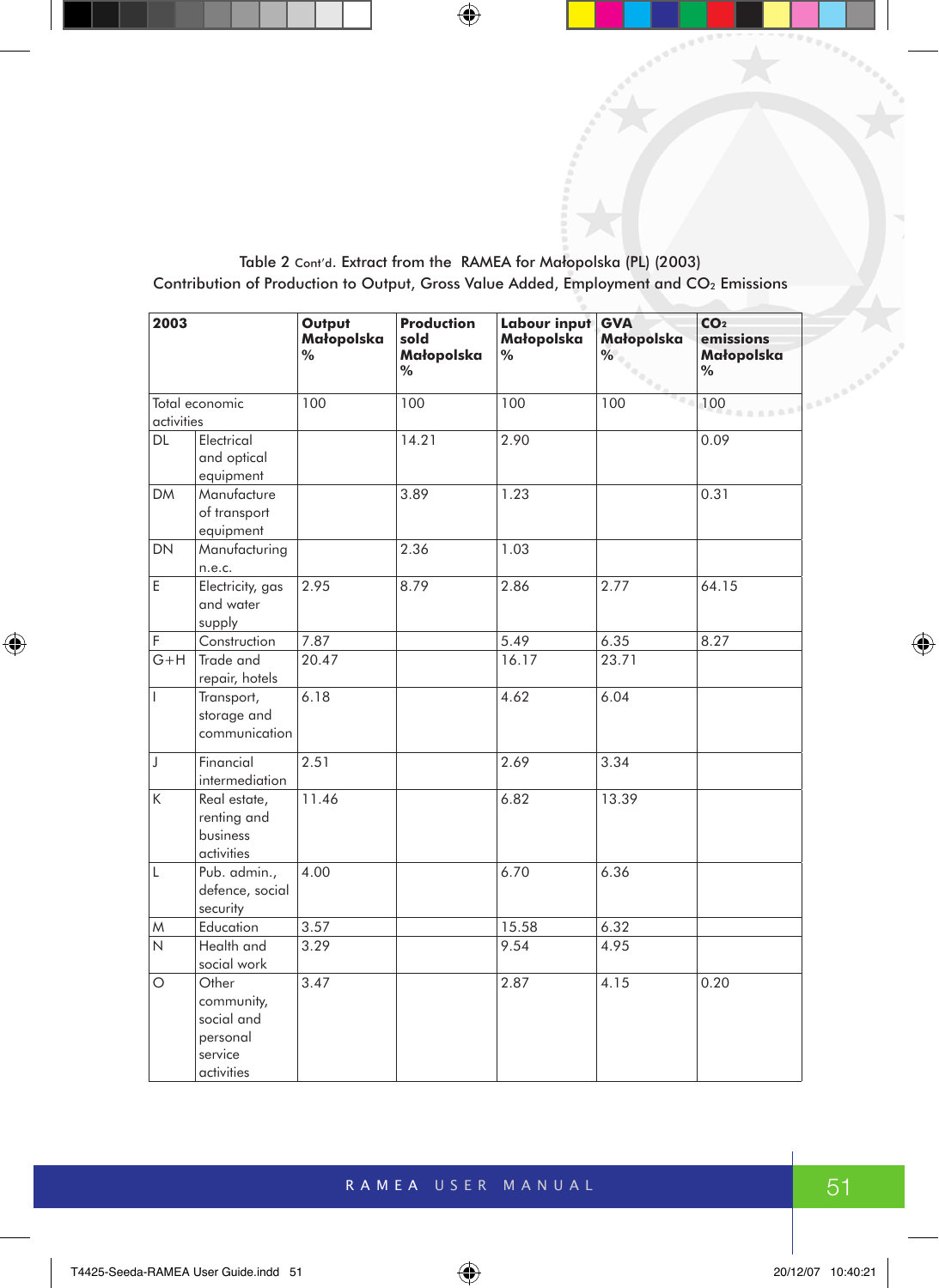On the other hand the two sectors of food, drink and tobacco and manufacturing of electrical and optical equipment together represent around 15% of the total production sold by this sector, while their environmental impact remains relatively low at less then 0.5%. The utilities sector (electricity, gas and water supply) contributes only 2.95% to the output,  $2.85\%$  to the labour input, but 64.15% of the of  $CO<sub>2</sub>$  emissions.

The RAMEA for Małopolska was prepared in conjunction with the regional Marshal Office, which is the body responsible for the recording and collection of environmental fees, and the main source of air emission data at a regional level. This covers all the emissions that are subject to environmental fees for using the environment (Environmental Protection Act from 27.04.2001 with later changes). The database is created by the Marshal Office to record the reports from companies on the fees for using the environment. The reporting is based on standardised forms and this duty to report is compulsory for every entity that conducts the activities that produce emissions. The database consists of information divided into four modules:

- aases and particulates released to the air,
- water abstraction
- waste waters released to soil and groundwater,
- waste to landfill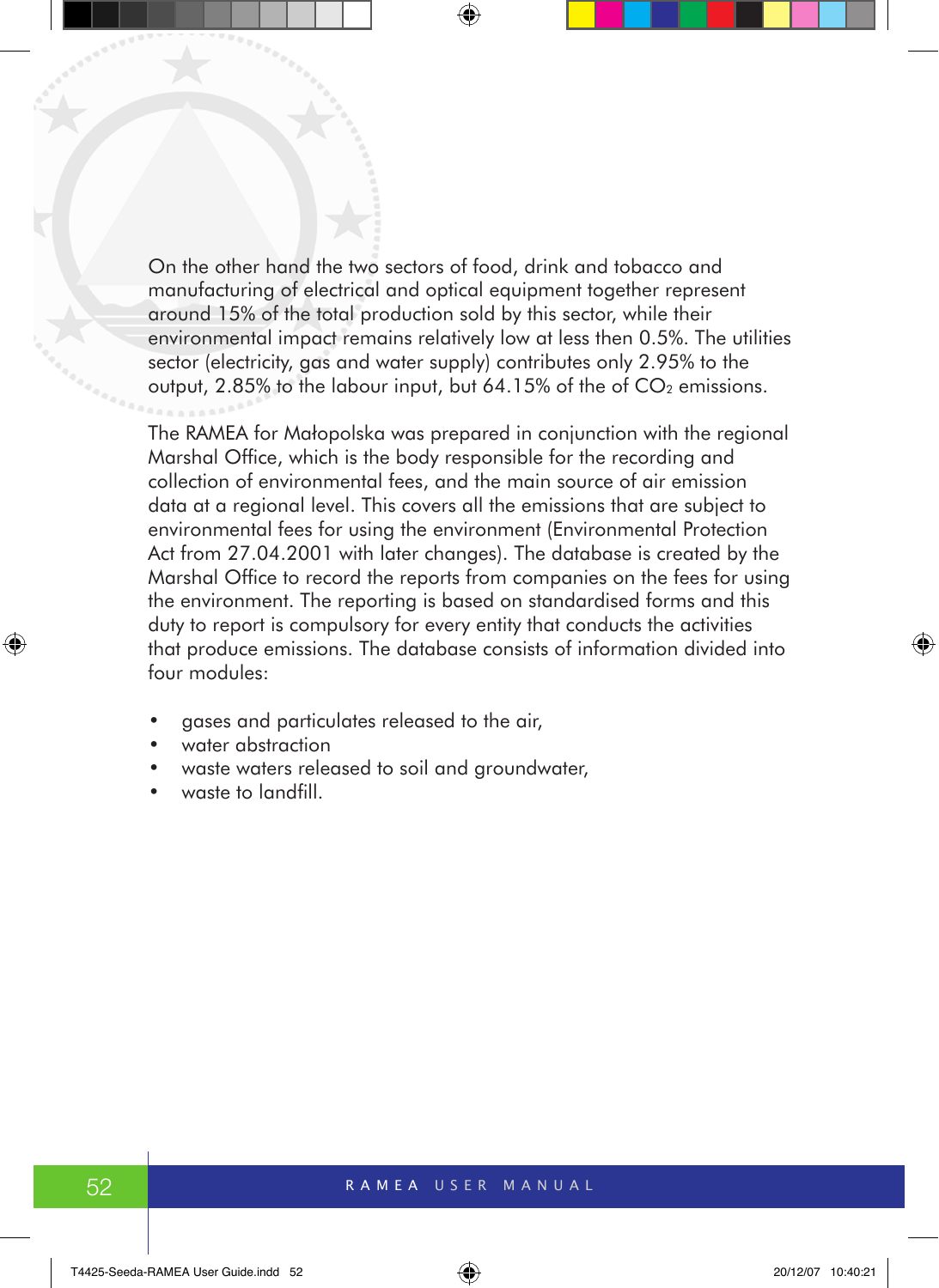Since the RAMEA for this case study covers the emissions to the air, the database content pertaining to these emissions is presented in more detail:

- 1. Air emissions by source
	- a. Source of the emission
		- i. Type, e.g. furnace, installation
		- ii. Source capacity
		- iii. Type of protection device
	- b. The emission volume
		- i. Type of fuel/substance, e.g.  $SO_2$ ,  $NO_2$ ,  $CO$ ,  $CO_2$ , particulates, etc.
		- ii. The effectiveness of protection device
		- iii. The emission volume
	- c. The place of emission, i.e. commune name
- 2. Air emissions from the handling of engine fuels is specified separately and includes:
	- a. The volume of fuel handled
	- b. The effectiveness of protection device
	- c. The place of emission, i.e. commune name
- 3. Air emissions from boilers are another also reported and includes:
	- a. Boilers of capacity smaller than 5MW
	- b. Fuelled by coal, coke, wood, oil or gas
	- c. Boilers for which the IPPC is not required
	- d. Number of boilers
	- e. Volume of fuel used
- 4. Air emissions from combustion engines
	- a. Cars
	- b. Trucks
	- c. The type of fuel
	- d. Volume of fuel used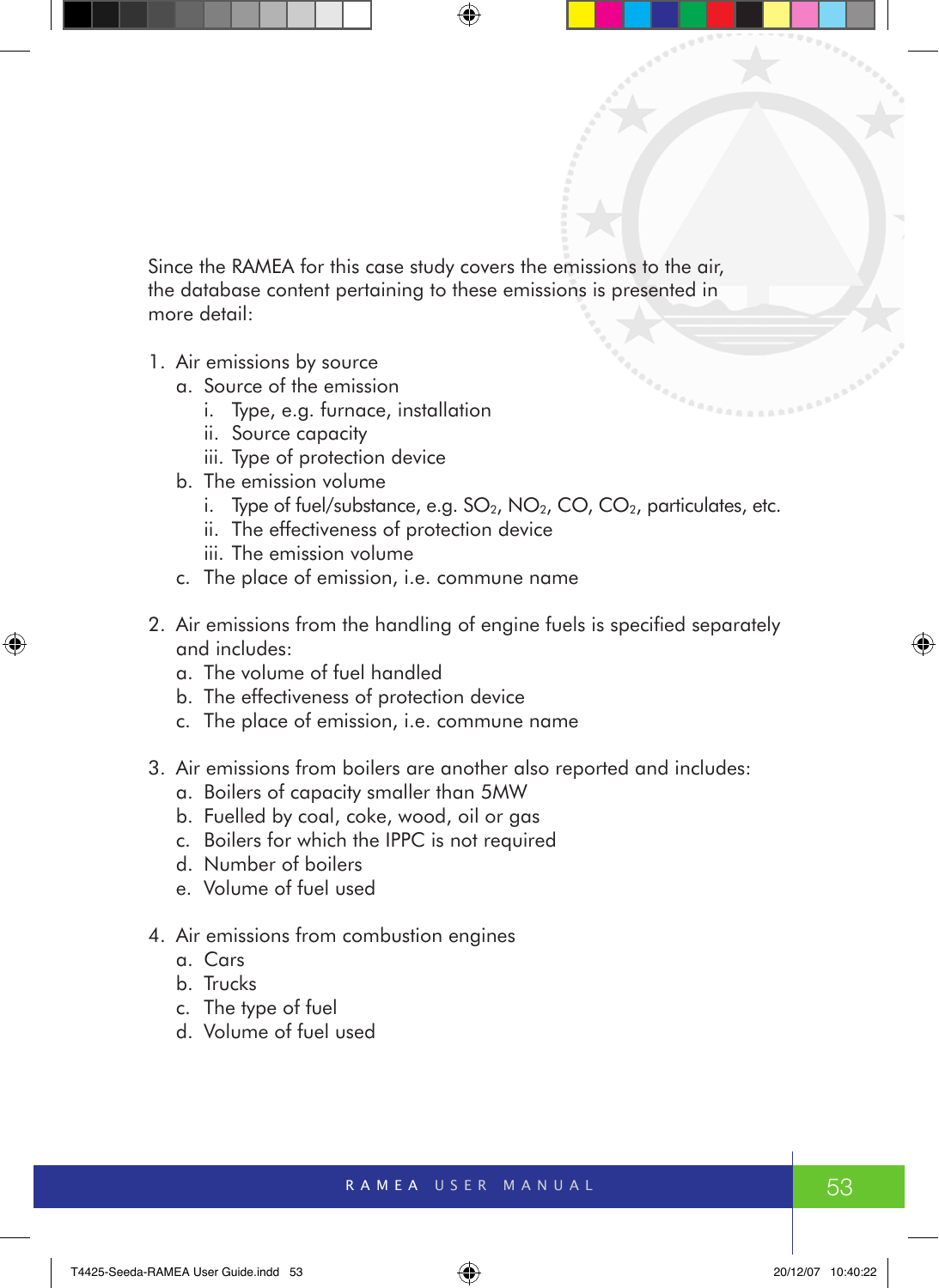The emission included in the Marshal Office database covers 62 substances, including: arsenic, ammonia, asbestos, benzene, vinyl chloride, chromium, tin, zinc, sulphur dioxide, carbon dioxide, methane, nickel, lead, particulates, mercury, carbon monoxide, nitrogen oxides, metallic elements and its compounds, etc.

The analysis of this database was carried out for the year 2005 since these data are available in electronic format and the results are presented in the Table 3. This shows that those same sectors that report the most emissions to the Marshal Office are those identified in the RAMEA as emitting the highest levels of air emissions e.g. of  $CO<sub>2</sub>$ . For  $CO<sub>2</sub>$  emissions these include among others, electricity, gas and water supply (E), chemical products (DG) and manufacture of metals (DJ). The difference however is in the amount reported, but this may be due to the fact that the statistical information on which RAMEA is based covers only the most polluting plants.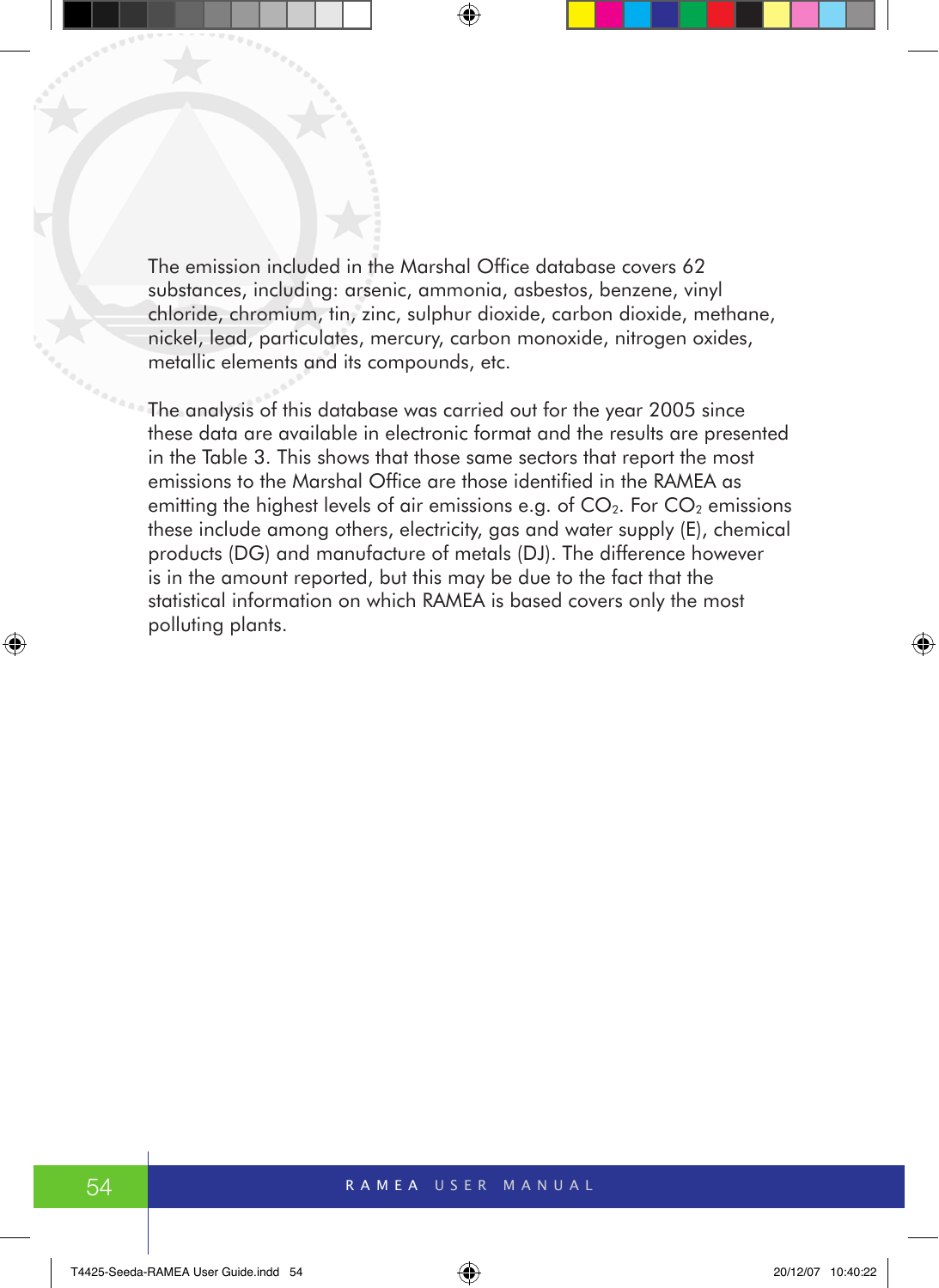| <b>Sectors</b>    | CO.           | CH,            | NH <sub>3</sub> | SO <sub>2</sub> | CO             |
|-------------------|---------------|----------------|-----------------|-----------------|----------------|
| Section AB        | 2 6 0 5       |                | 0.06            | 59              | 8              |
| Section C (CA)    | $\Omega$      | 51 170         |                 | $\Omega$        | $\overline{2}$ |
| Section C (CB)    | 70            |                |                 | 1               | 32             |
| Section D (DA)    | 65 991        | 132            | 3.23            | 614             | 347            |
| Section D (DB+DC) | 5 9 4 5       |                | 0.84            | 75              | 109<br>0.00    |
| Section D (DD)    | 1 352         |                |                 | 0               | 26             |
| Section D (DE)    | 16 246        |                | 0.18            | 91              | 77             |
| Section D (DF)    | 3 2 9 1       |                |                 | 18              | $\Omega$       |
| Section D (DG)    | 377 023       | 6              | 181             | 4750            | 146            |
| Section D (DH)    | 227           |                | 2.87            | 3               |                |
| Section D (DI)    | 9 0 5 0 1 6 8 | 80 166         | 0.12            | 260             | 1559           |
| Section D (DJ)    | 65 322        |                | 0.34            | 701             | 259            |
| Section D (DK)    | 21 636        | $\mathbf 0$    | 0.40            | 114             | 98             |
| Section D (DL)    | 6846          |                | 0.01            |                 | $\overline{2}$ |
| Section D (DM)    | 39 230        |                |                 | 91              | 242            |
| Section D (DN)    | 14 540        |                |                 | 822             | 74             |
| Section E         | 5 134 635     | 111            | 0.01            | 37 298          | 1 573          |
| Section F         | 8 2 8 9       |                |                 | 39              | 79             |
| Section G         | 5 2 6 4       |                | 0.03            | 27              | 44             |
| Section H         | 909           |                |                 | $\overline{2}$  | $\Omega$       |
| Section I         | $\Omega$      | $\overline{4}$ |                 | 0               | $\Omega$       |
| Section K         | 24 171        |                | 3.76            | 102             | 181            |
| Section L         | 2962          |                | -               | 9               | 32             |
| Section M         | $\Omega$      |                | -               | 1               | 1              |
| Section N         | 24 197        |                | -               | 66              | 57             |
| Section OPQ       | 7512          |                |                 | 14              | 8              |
| Not allocated     | 3 203 228     | 732            | 20.69           | 11791           | 39 015         |
| Total             | 18 081 659    | 132 320        | 214             | 56 950          | 43 973         |

Table 3. Emissions Data from Marshal Office database [t]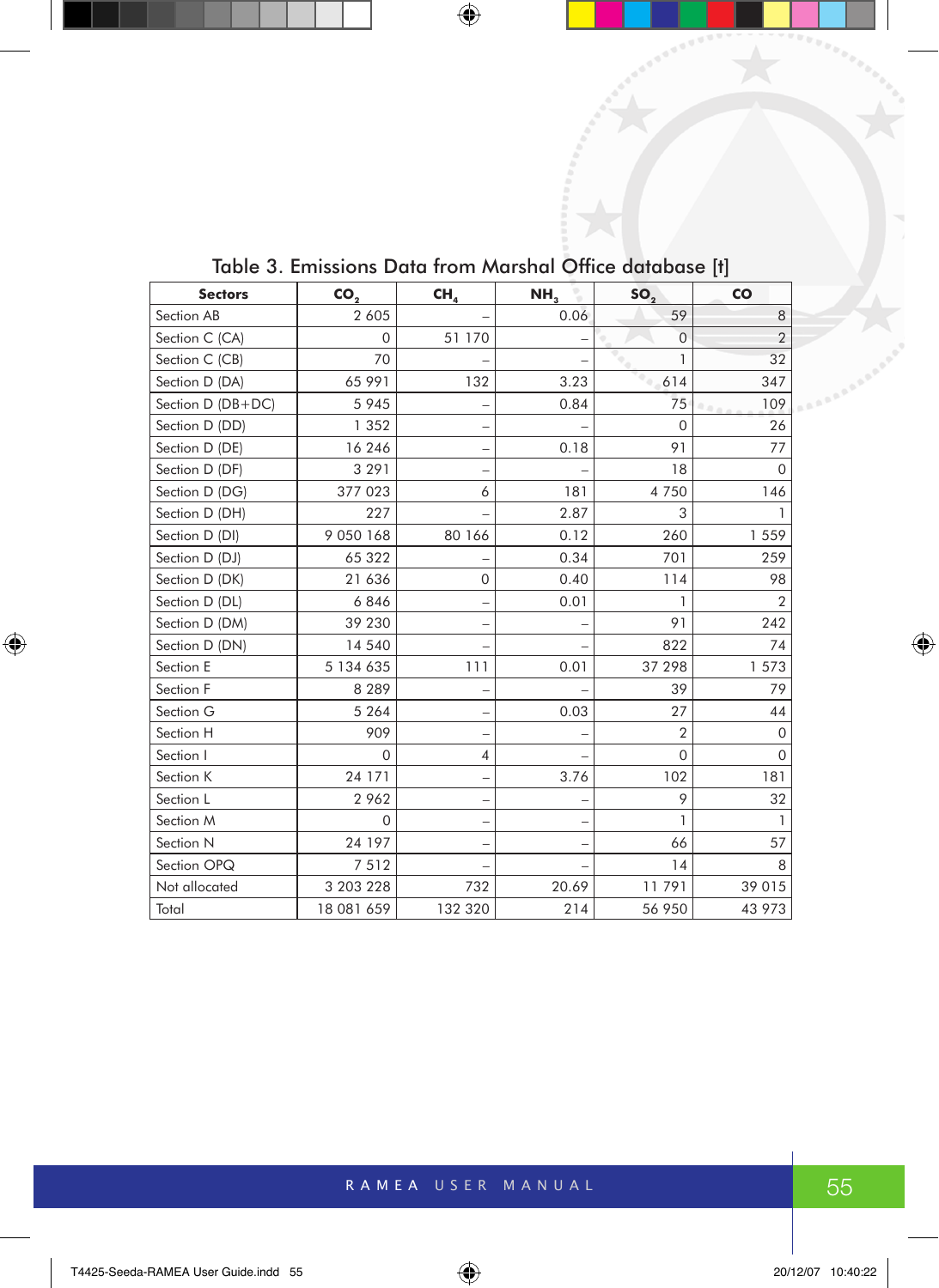#### 5.2.3 Use of Findings (policy, intervention, fiscal)

In Małopolska, the Marshal Office is the body responsible for the preparation and implementation of the environmental programmes and policies. The questionnaire was developed in conjunction with representatives from the Marshal Office to analyse the possible uses of the initial RAMEA project results and its application to set goals for environmental programmes and monitor their achievements / progress as well as identifying the needs for data in Marshal Office. The questionnaire was then distributed among the employees of the Marshal Office at the Department of Environment and Development of Rural Areas. The questionnaire consisted in 22 questions and 16 people responded.

Almost everyone (94%) agreed that it was important to consider all sectors of economy. However, 27% of the respondents indicated that they believed it was enough to consider only those sectors with the most significant environmental impact. Moreover, the respondents were given the opportunity to prioritise the sectors according to their importance (highest priority 1, lowest priority 5). The sectors identified as being of the highest priority were: agriculture, hunting and forestry (A) and electricity, gas and water supply (E) – almost 70% of those polled voted for these sectors.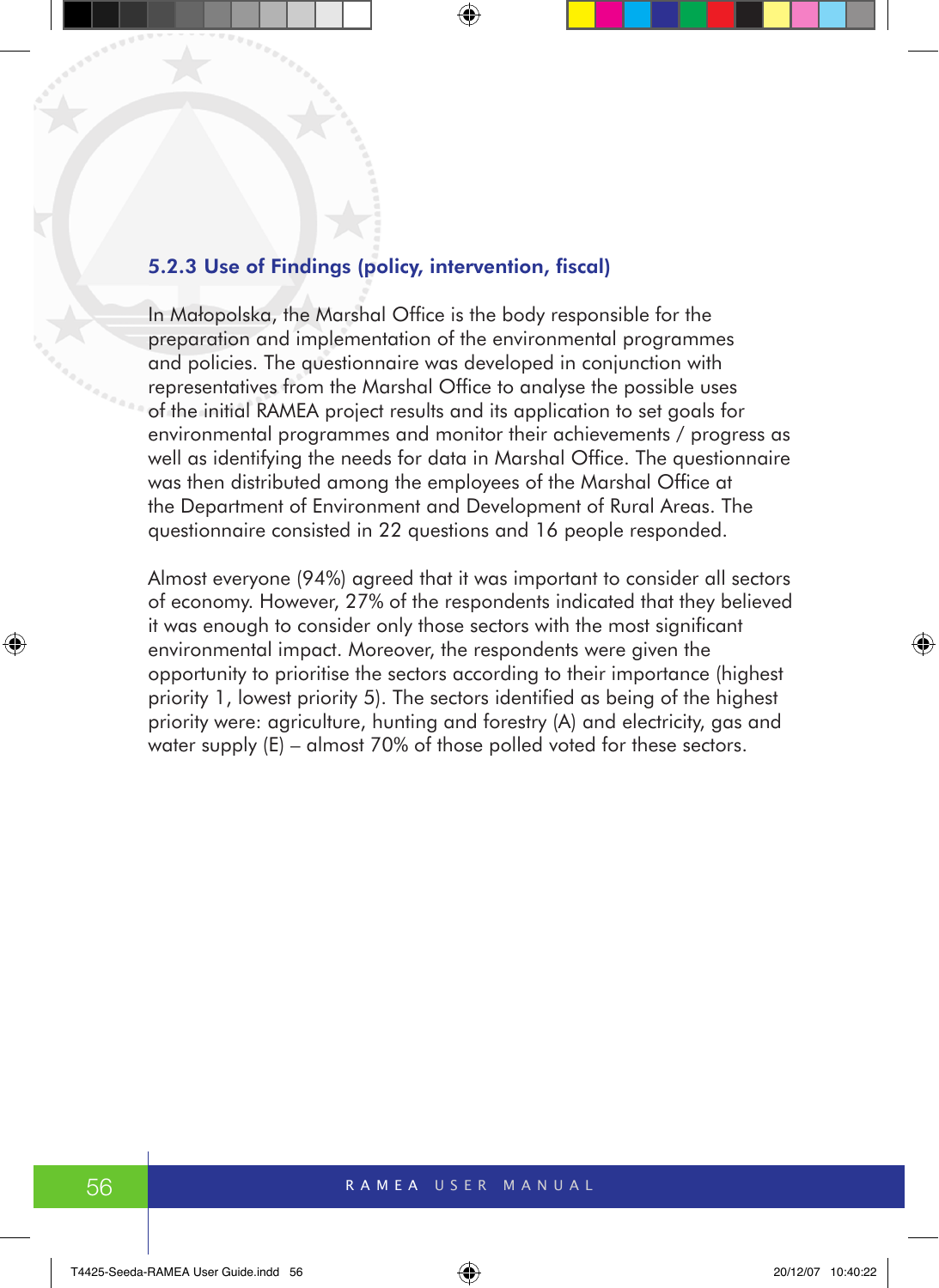The second group of sectors identified by 56% of the answers were: mining and quarrying (C), manufacturing (D) and transport, storage and communication (I). The third most important group of sectors was construction (F), public administration and defence; compulsory social security (L) and Health and social work (N), all indicated by 38% of respondents. Figure 1 presents the details of the responses and assigned priority of the sectors. These answers confirm the findings from the project, as RAMEA indicates the same sectors to be those with the biggest impacts – both economic and environmental.



Figure 1: Assessment of Priority Sectors Based on Responses Received.

A simple weighting was applied to the answers to perform the uniform ranking of the sectors. The results of this are presented in the Table 4, which indicates the top priority was assigned to the electricity, gas and water supply (E), followed by manufacturing (D) and agriculture, hunting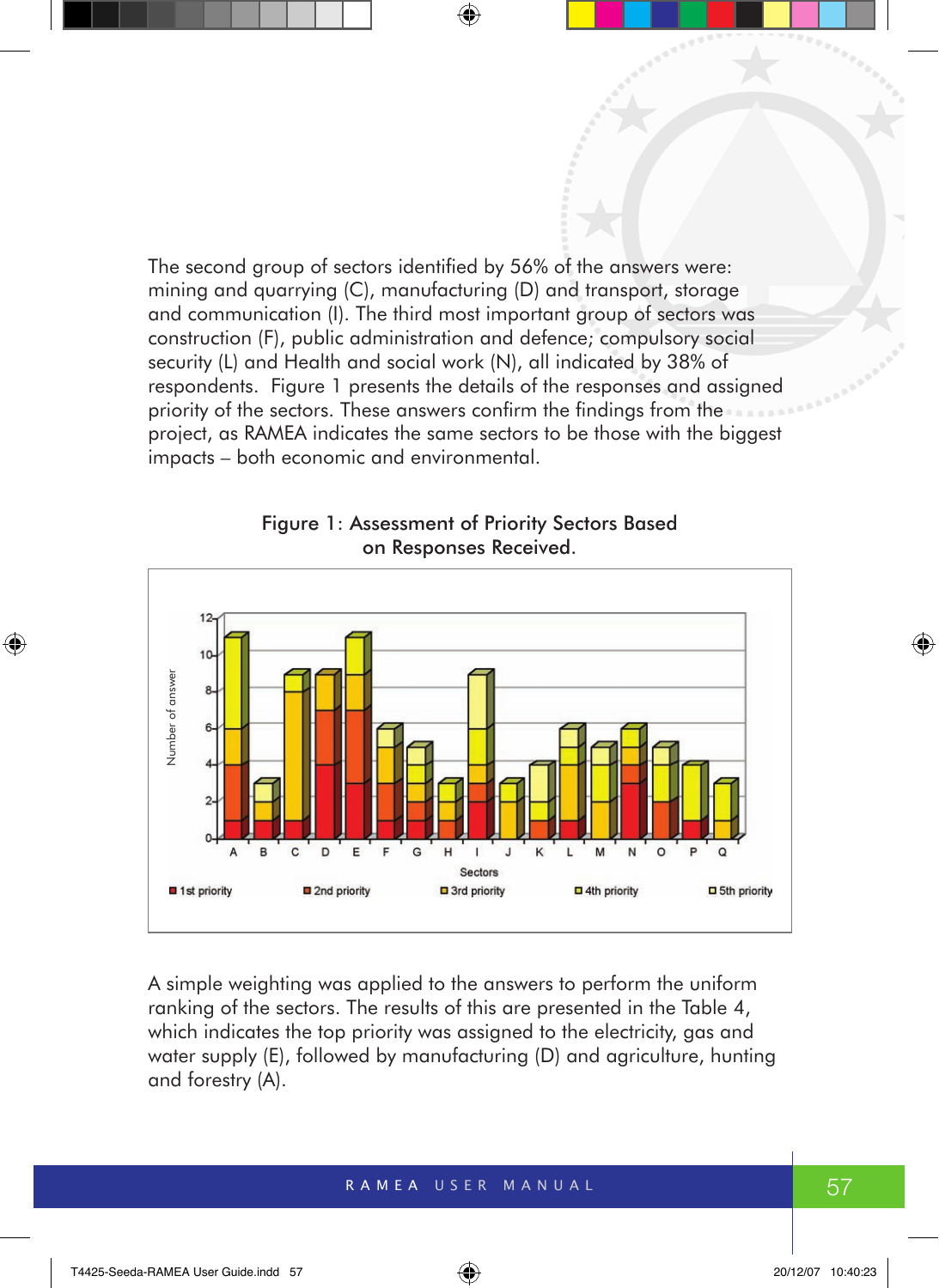| <b>Sector</b> | Sector name                                                   | Weighted<br>priority |
|---------------|---------------------------------------------------------------|----------------------|
| E             | Electricity, gas and water supply                             | 41                   |
| D             | Manufacturing                                                 | 38                   |
| A             | Agriculture, hunting and forestry                             | 33                   |
| Ċ             | Mining and quarrying                                          | 28                   |
| N             | Health and social work                                        | 24                   |
|               | Transport, storage and communication                          | 24                   |
| F             | Construction                                                  | 20                   |
|               | Public administration and defence; compulsory social security | 17                   |
| G             | Wholesale and retail trade                                    | 15                   |
| Ο             | Other community, social and personal service activities       | 13                   |
| P             | Activities of households                                      | 11                   |
| M             | Education                                                     | 11                   |
| H             | Hotels and restaurants                                        | 9                    |
| B             | Fishing                                                       | 9                    |
| K             | Real estate, renting and business activities                  | 8                    |
|               | Financial intermediation                                      | 8                    |
| Q             | Extra-territorial organizations and bodies                    | 7                    |

#### Table 4. Weighted sector ranking

A high level of detail of environmental impact assessment and complexity was requested by the respondents, with everyone agreeing that a high level of detail is important for analysis, 87% of replies indicating that the desired level of detail should include group or class in terms of NACE classification.

This indicates that a higher level of detail is required than RAMEA currently provides, as the sector level was deemed sufficient by only 13% of respondents. The complexity of the environmental impact assessment in terms of covering all impacts (air emissions, water emissions, wastes) was considered important by all respondents. Only 19% indicated that they considered it sufficient to cover only those elements of the environmental impact assessment indicated, with, 69% being of the opposite view.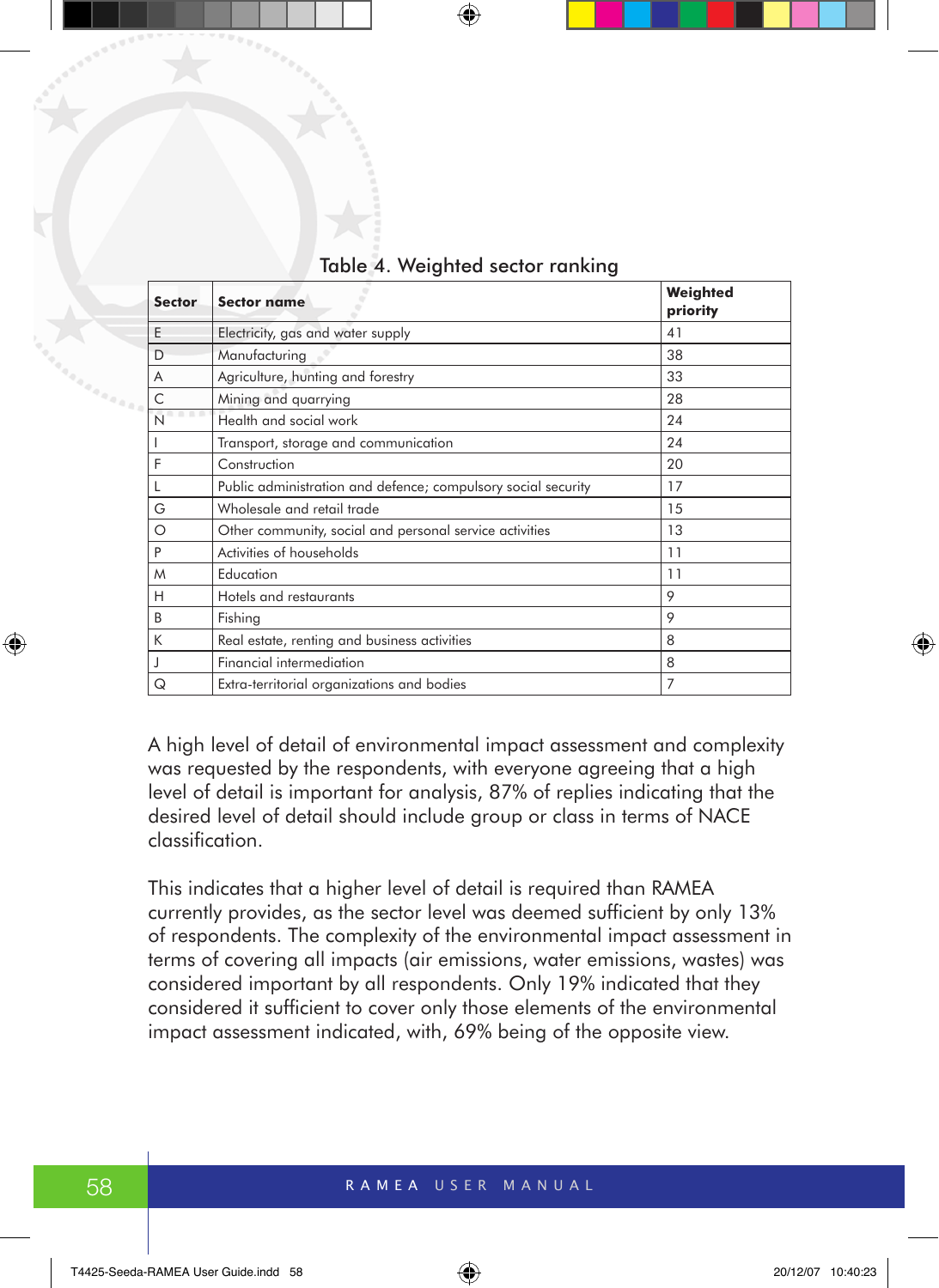Referring these findings to the future development of RAMEA, it can be concluded that there is a considerable interest in expanding the analysis beyond just air emissions. The majority (94%) of the respondents believed that a high level of detail for the environmental impact assessment is essential with 75% of respondents indicating that it is not enough to consider only the most significant pollutants and substances.

The majority of those polled (81%) stated that all possible pollutants and substances should be considered in the analysis. All respondents stated that it was important that the analysis be based on the most current data and that the environmental and economic data should be analysed in a time series.

The questionnaire showed the importance of versatility and simplicity of a tool like RAMEA, together with its modelling possibilities and credibility. All agreed on the value of being able to compare between the regions and the simplicity of RAMEA (in terms of being able to understand how it is calculated).

The decision to carry out regional comparisons (benchmarking) using RAMEA was thus validated by the interest level of the potential users of the tool. More then half (56%) identified the importance of having a single score indicator instead of several indicators for environmental impact.

An aspect that virtually all (94%) liked about RAMEA was the possibility of simple modelling/simulation, e.g. how the emission lowers when the smelter is closed, or where a fall in production could result in a significant reduction in the amount of waste. At the same time the general acceptance of RAMEA tool was deemed important (e.g. among scientists) to establish its credibility (81% of respondents).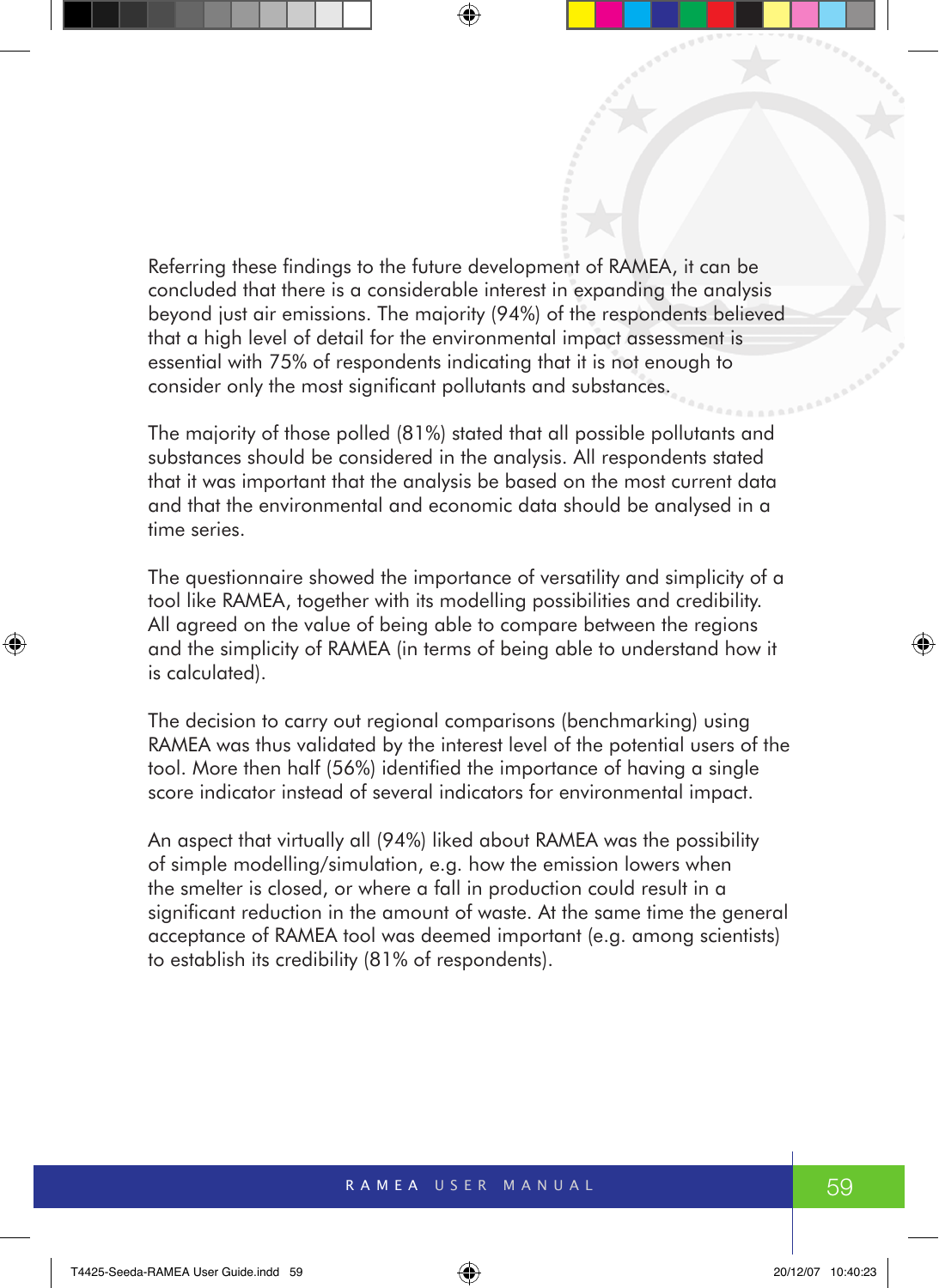All agreed that the analysis prepared within RAMEA project would be of value to the Marshal Office and confirmed their interest in RAMEA results; while 63% stated that the Marshal Office has enough information about the environment from the national statistics, 25% disagreed. The information the most requested included:

- information on noise, natural resources & agriculture,
- information on the state of the environment (which the Voivodeship Inspection of Environmental Protection in Krakow collected in previous years, but this has since ceased), e.g. the soil and river polluting deposits e.g. heavy metals, etc.,
- the percentage of the inhabitants with separate Municipal Solid Waste (MSW) collection,
- the percentage of property owners with the agreements for MSW collection.

In conclusion, RAMEA was perceived as important tool that can be used not only to establish the sectoral goals for the environmental protection programme in Małopolska, but also to support the long term goals of environmental protection policy in Małopolska, i.e. compliance with the air quality norms with the associated reduction in air pollution. It is currently planned to achieve this goal by improving the transport infrastructure (roads) and the promotion of natural sources of energy, with a reduction in the use of coal and an increase of renewable energy.

The multi-faceted analysis by RAMEA of the environmental impact in the region would allow action to be focused on the most important areas. It is also worth mentioning that there is strong interest expressed in the application of RAMEA from the neighbouring regions.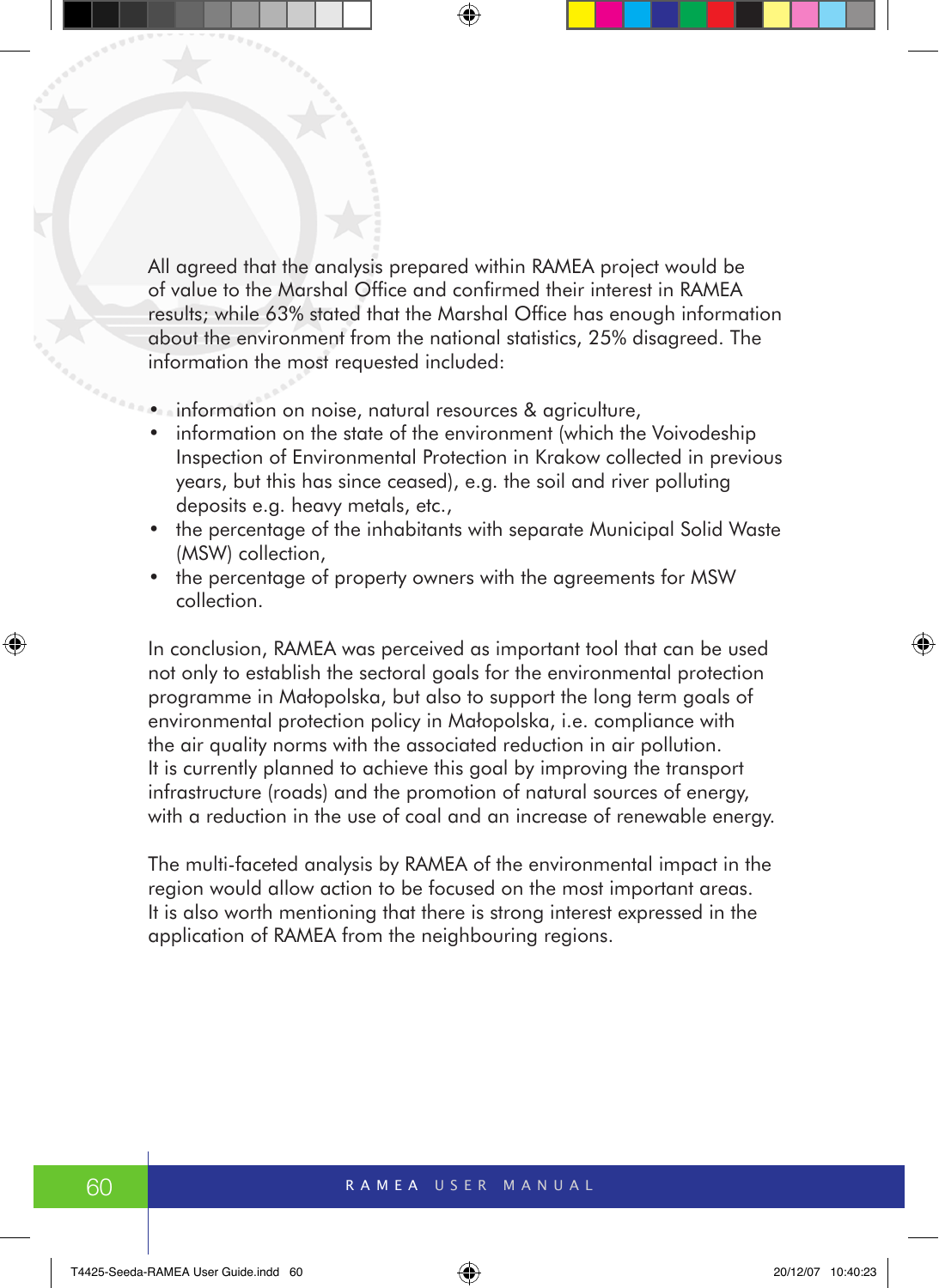#### 5.2.4 Monitoring Proposal

RAMEA supports the life-cycle approach to environmental policy design and responds to the needs expressed by regional policy makers for simple, understandable and reliable indicators. The project outcome creates the basis for more effective decision-making (with the emphasis on the relation between economic activities and environmental effects) as well as for the further analysis e.g. input-output analysis. On the basis of information gathered in RAMEA there is a possibility to create sustainability indicators that will allow regional decision makers to better understand the outcomes / implications of the analysis.

The most important application of these indicators at present is to inform regional policy makers and provide them with the tool to transform the environmental strategy goals into the measures necessary to accomplish them and to assess the progress and the legitimacy of implemented environmental policy. RAMEA can be used within the framework of life-cycle analysis to support actually dealing with the environmental problems instead of shuffling them, as well as a means of organising the information available. At the same time, it also gives local government a quick way to assess the outcomes of policy introduced.